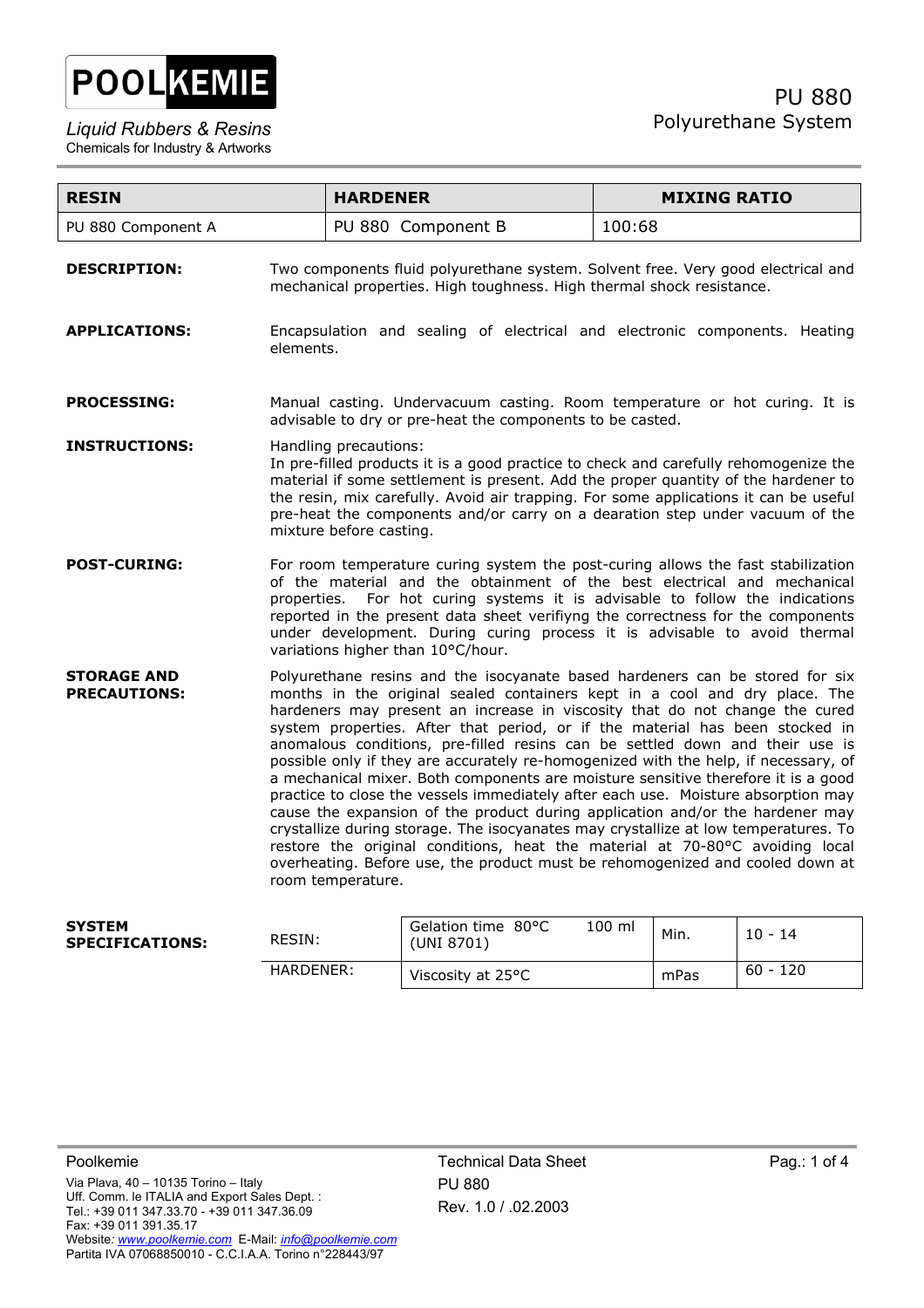

*Liquid Rubbers & Resins*  Chemicals for Industry & Artworks

## **TYPICAL SYSTEM CHARACTERISTICS**

| <b>PROCESSING DATA</b>                                  | <b>PU 880 B</b>    |  |  |
|---------------------------------------------------------|--------------------|--|--|
| Resin colour                                            | Milky              |  |  |
| <b>Hardener Colour</b>                                  | Brown blue         |  |  |
| Density at 25°C resin (ASTM D 1475)                     | $g/ml$ 1,02 - 1,06 |  |  |
| Density at 25°C hardener (ASTM D 1475)                  | $g/ml 1,20 - 1,22$ |  |  |
| Mixing ratio by weight (for 100 g. RESIN)               | g. $100:68$        |  |  |
| Mixing ratio by volume (for 100 ml. RESIN)              | ml. 100:57         |  |  |
| Initial mixture viscosity at 25°C (EN13702-2) (*)       | <b>MPas</b>        |  |  |
|                                                         | $400 - 800$        |  |  |
| Gelation time $25^{\circ}$ C (15ml;6mm) (*)             | $h$ 2,5 - 3,5      |  |  |
| <b>Exothermic peak</b><br>at 25°C (40mm;100ml)          | $45 - 55 °C$       |  |  |
| <b>Demoulding time</b><br>$25^{\circ}$ C (15ml;6mm) (*) | $h 6 - 8$          |  |  |
| Pot – Life at $25^{\circ}$ C<br>(50mm;200ml)            | min. $40 - 50$     |  |  |
| <b>Maximum racommended thickness</b>                    | $mm 20 - 30$       |  |  |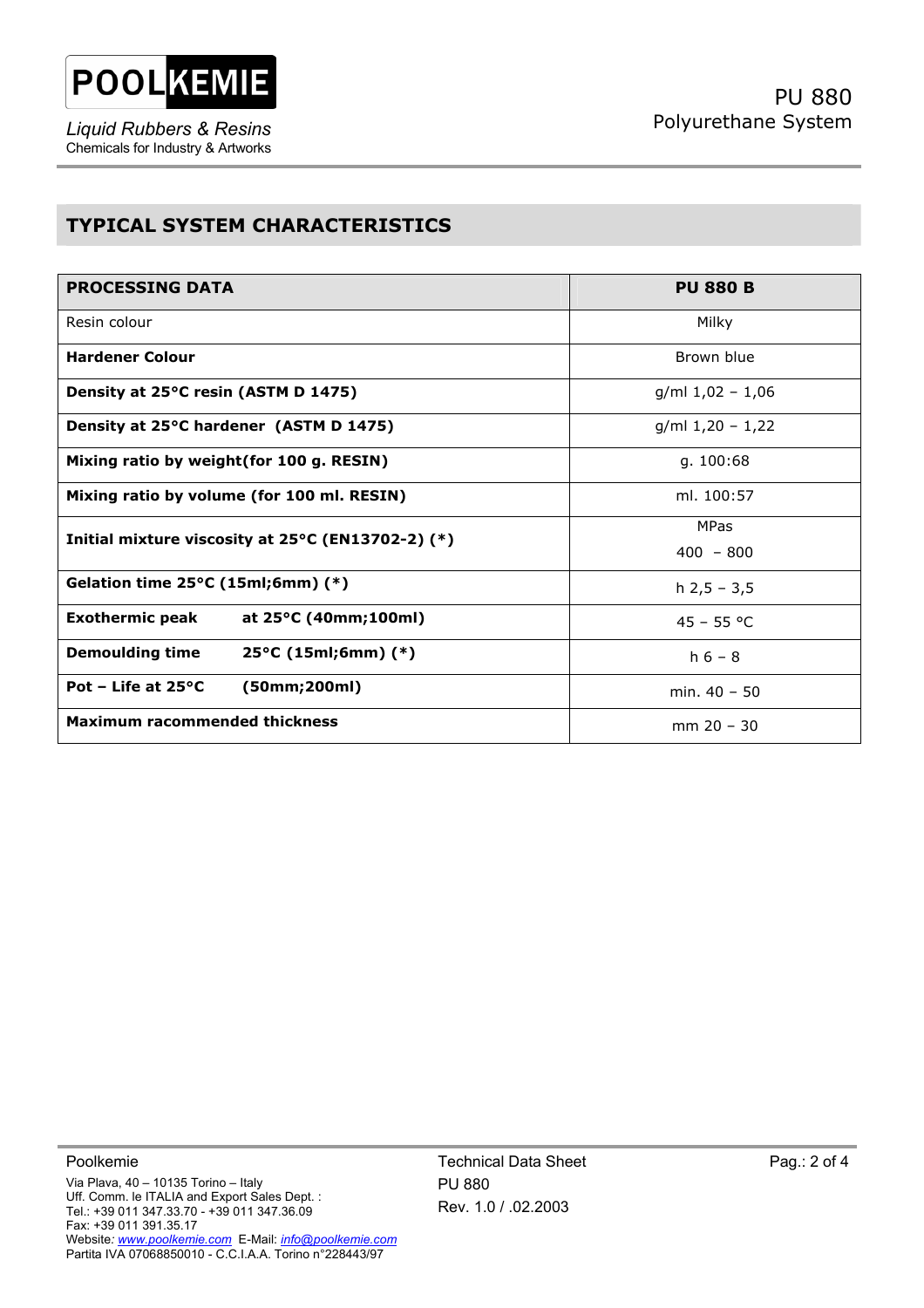

## **TYPICAL CURED SYSTEM PROPERTIES**

Properties determined on specimens cured: 24 h TA + 15 h 60°C.

| <b>PROCESSING DATA</b>                                           | <b>PU 880 B</b>                            |  |  |  |
|------------------------------------------------------------------|--------------------------------------------|--|--|--|
| <b>Surface</b>                                                   | <b>Bright</b>                              |  |  |  |
| Density 25°C (ASTM D 792)                                        | g/ml 1,00 - 1,02                           |  |  |  |
| Hardness25°C (ASTM D 2240)                                       | Shore D/15<br>79 - 81                      |  |  |  |
| Glass transition (Tg) (ASTM D 3418)                              | $^{\circ}$ C 54 - 56                       |  |  |  |
| Water absorption (24h RT) (ASTM D 570)                           | $% 0,15 - 0,25$                            |  |  |  |
| Water absorption (2h 100°C) (ASTM D 570)                         | $% 1,20 - 1,40$                            |  |  |  |
| Thermal shock (n°10 cycles passed)<br>(Metal insert<br>Olyphant) | $^{\circ}$ C - 55 + 130                    |  |  |  |
| Max recommended operating temperature<br>$(***)$                 | °C 130                                     |  |  |  |
| Dielectric constant at: (ASTM D 150)                             | $3,0 - 3,3$                                |  |  |  |
| Loss factor at: (ASTM D 150)                                     | $x 10^{\sim -3} 5 - 10$                    |  |  |  |
| Volume resistivity at: (ASTM D 257)                              | Ohm x cm $1 \times 10^16 - 5 \times 10^16$ |  |  |  |
| Dielectric strength (ASTM D 149)                                 | kV/mm 22 - 25                              |  |  |  |
| Linear thermal expansion (Tg-10°C) (ASTM E 831)                  | $10^{\circ} - 6$ /°C 75 - 80               |  |  |  |
| Linear thermal expansion (Tg +10 $^{\circ}$ C) (ASTM E 831)      | 10^-6/°C 220 - 240                         |  |  |  |
| Flexural strength (ASTM D 790)                                   | MN/m <sup>2</sup> 65 - 75                  |  |  |  |
| Strain at break (ASTM D 790)                                     | $% 6 - 10$                                 |  |  |  |
| Flexural elastic modulus (ASTM D 790)                            | MN/m <sup>2</sup><br>$2.000 - 2.200$       |  |  |  |
| Tensile strength (ASTM D 638)                                    | MN/m <sup>2</sup> 45 - 55                  |  |  |  |
| Elongation at break (ASTM D 638)                                 | $% 4 - 6$                                  |  |  |  |
| <b>Compressive strength (ASTM D 695)</b>                         | MN/m <sup>2</sup> 65 - 75                  |  |  |  |

nd = not determined; na = not applicable;  $RT = TA =$  laboratory room temperature (23±2°C)

Conversion units:  $1 \text{ mPas} = 1 \text{ cPs } 1 \text{MN/m2} = 10 \text{ kg/cm2} = 1 \text{ MPa}$ 

(\*) for larger quantities pot life is shorter and exothermic peak increases

(\*\*) the brackets mean optionality

(\*\*\*) The maximum operating temperature is given on the basis of laboratory information available being it function of the curing conditions used and of the type of coupled materials. For further possible information see post-curing paragraph. The information given in this publication is based on the present state of our technical knowledge but buyers and users should make their own assessments of our products under their own application conditions.

Poolkemie Via Plava, 40 – 10135 Torino – Italy Uff. Comm. le ITALIA and Export Sales Dept. : Tel.: +39 011 347.33.70 - +39 011 347.36.09 Fax: +39 011 391.35.17 Website*: www.poolkemie.com* E-Mail: *info@poolkemie.com* Partita IVA 07068850010 - C.C.I.A.A. Torino n°228443/97

Technical Data Sheet PU 880 Rev. 1.0 / .02.2003